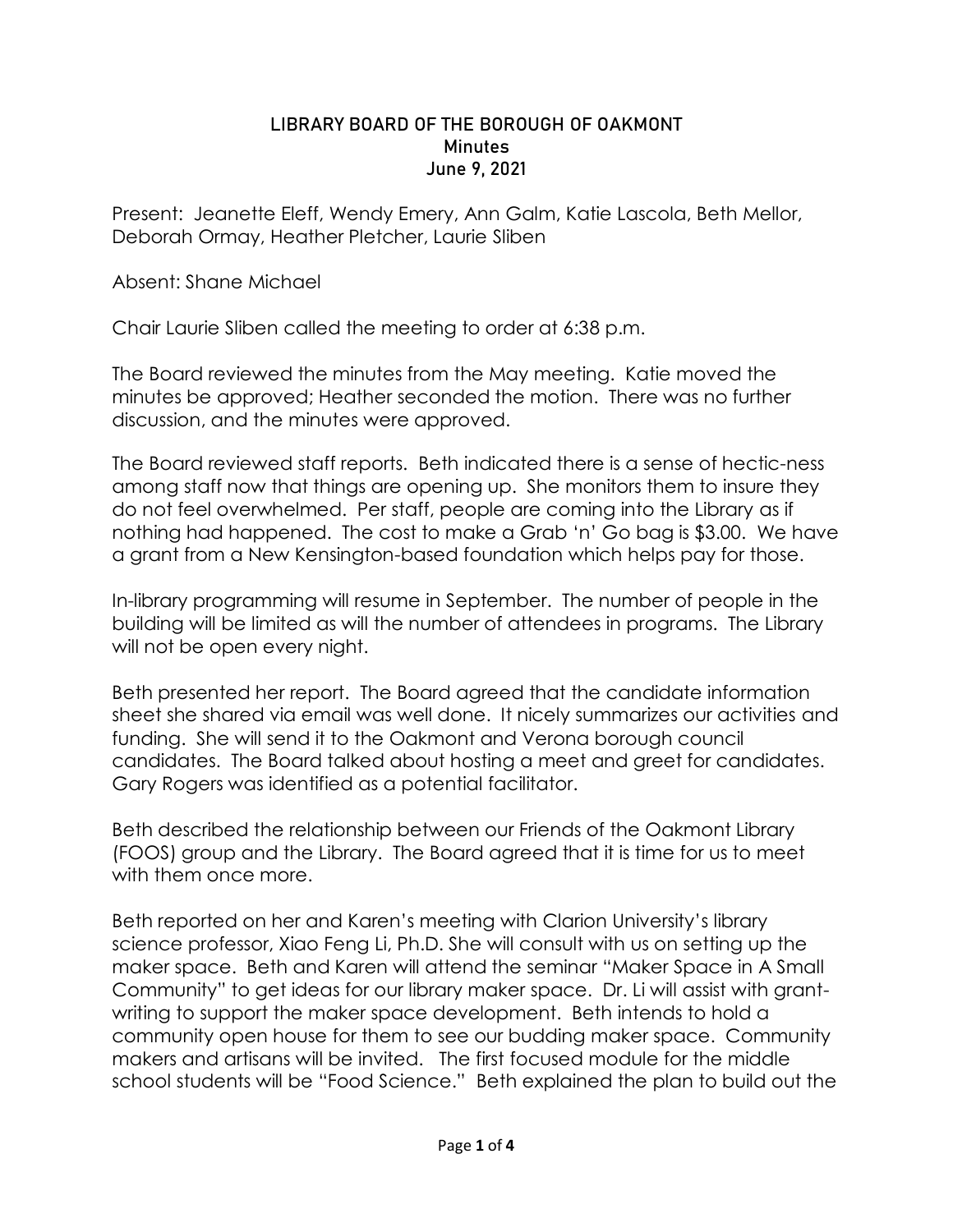maker space in the Red Oak Room in a way that the room can be divided. The maker space plan ties back to the community audit from 3 years ago.

Beth announced that ACLA Director, Marilyn Jenkins, plans to retire in September. ACLA is recruiting for her replacement. Carnegie Library of Pittsburgh is recruiting for a director. Last year libraries saw a 5% decrease in RAD funding. Marilyn will ask that the 5% be reinstated and will petition the RAD for an increase in funding due to brisk use of e-resources.

Laurie presented her report. She talked about board structure and continuing education, reminding Board members that they have to earn 1 hour of CEU credit each year of board membership. She noted we have informal committees. She mentioned an on-line document housing resource where we can store our bylaws, policies, information about board and library history, etc. There is also an on-line calendar we can use broken out by month and committee. She repeated that in December 2021 we will lose one board member and a second in December 2022. She suggested we should start recruiting late summer this year so we can have someone in place on 1/1/22.

Wendy reviewed the financial report. Salary costs have started to rise slightly. Donations made in Jerry Little's memory/honor continue to come in. Beth pointed out that she'll work with Chris Little to determine how she wants the Library to use those donations. It appears we will need to raise \$8000.00 this year through fund-raising. There is almost one million dollars in our endowment fund.

Jeanette talked about her outreach activities since the May board meeting. She spoke with Shirley Davis who runs the Twin Boros Ministry and the Verona United Methodist Church (UMC) Food Bank. Shirley is holding the summer camp, starting 6/15/21. There will be two groups at the camp: one doing outdoor activities and a second doing indoor activities. Shirley suggested that the Library can help with providing food, books, and programming. Katie will post the need for food on social media. Karen will take programs to the camp on Fridays. She already bought sidewalk chalk and bubbles. In the past, the Library offered information about healthy eating, food, and nutrition. Camp will end mid-August.

Jeanette talked with Trish Showalter, one of Verona Borough's newest council members. She asked about books for an Easter program. Jeanette went back to the group of 3 people she met with earlier this spring to get to know them better. Jeanette plans to have coffee with Rhoda Worf on Monday.

The Verona summer newsletter is coming out soon with a calendar of events and information about fund raising activities within the community. Verona's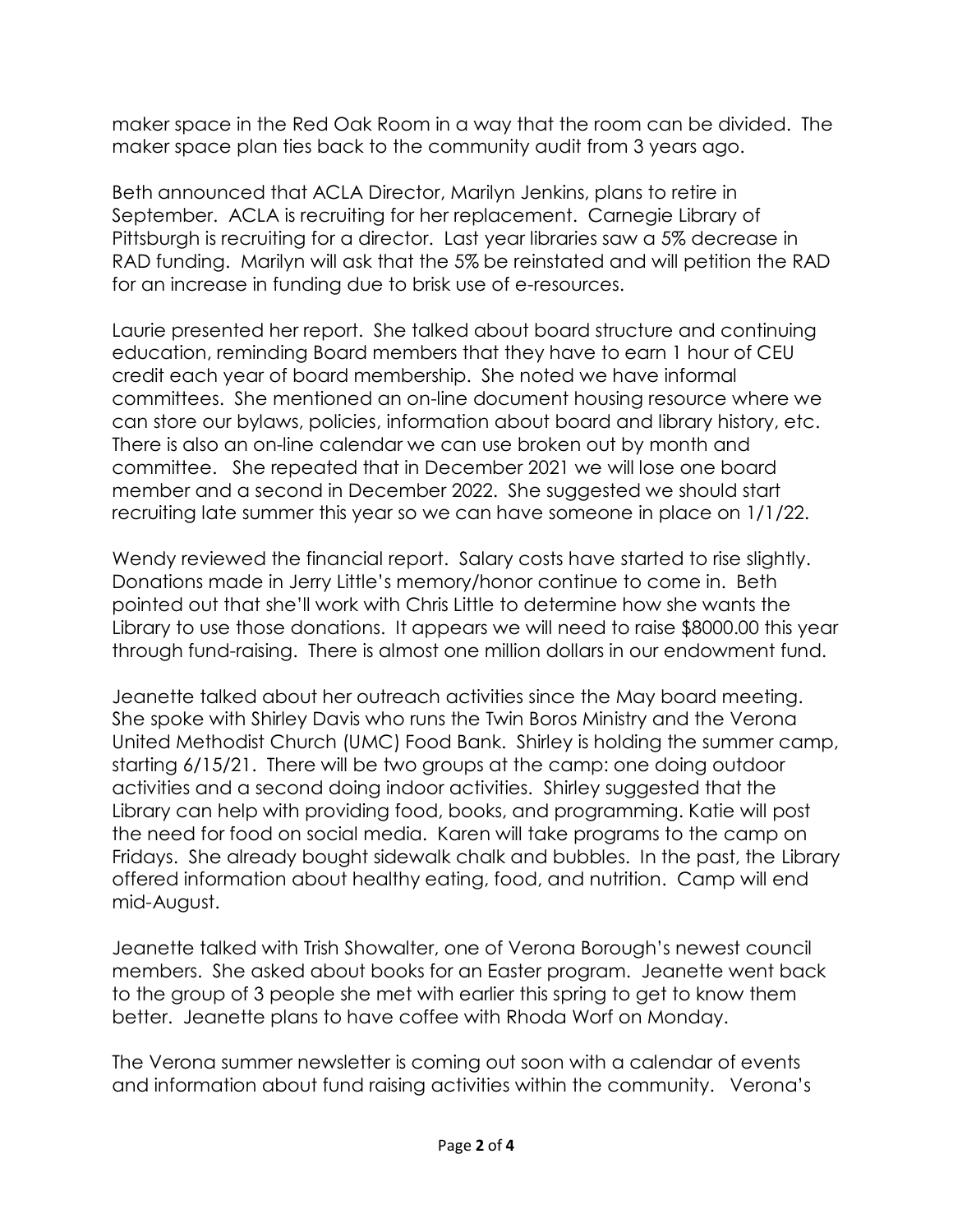150<sup>th</sup> year celebration is scheduled for September 18 from 2-8 p.m. The Library Board was asked to consider becoming involved in the events.

Beth told the Board that children from Verona feel very comfortable in the Library. The Library has provided food and coupons to the children in the past. The Library has even fed some adults.

Beth led the Board in a discussion about use of the endowment fund to transform the Red Oak Room into a full-fledged maker space. The room would be divided and would function as a multipurpose room. Beth will develop a wish list for the maker space in consultation with Library staff. She envisions the maker space opening in 2022. The challenge will be funding the infrastructure of the room.

Ann and Heather updated the Board regarding the food truck festival, "Truck on Down to the Library." The event will be Sunday, August 29 from 3-6 p.m. Ann will ask that Allegheny River Boulevard be blocked off from Pennsylvania Avenue to Library Place. The front of the Library will be open. We'll charge a flat fee (donation) to access the event instead of using a passbook system. \$10.00 donation was suggested; children under 5 would be free. To keep track of who paid, attendees will have their hands stamped. We will open the downstairs room so people can get out of the heat and eat.

Activities to promote the Library include:

- ➢ Having the Squirrel's Nest open;
- ➢ Story time;
- ➢ An area for auction items;
- ➢ An area where people can get library cards;
- $\triangleright$  A scavenger hunt for kids to look for the squirrels in the Library.

General activities include:

- ➢ Face painting;
- ➢ Balloon art;
- ➢ The Squirrel;
- ➢ Grab 'n' Go Bags;
- ➢ Bucket rides in a fire truck (tentative).

Two dessert food trucks have been identified. Several other food trucks have been contacted, and we're waiting to hear back from them about their participation. The trucks can park down on Allegheny River Boulevard.

Flyers will be put in local business storefronts. We will contact Michael DiVittorio to write articles about the event. We will print an article in the Oakmont newsletter. The cutoff date for Verona newsletter articles has passed, but there